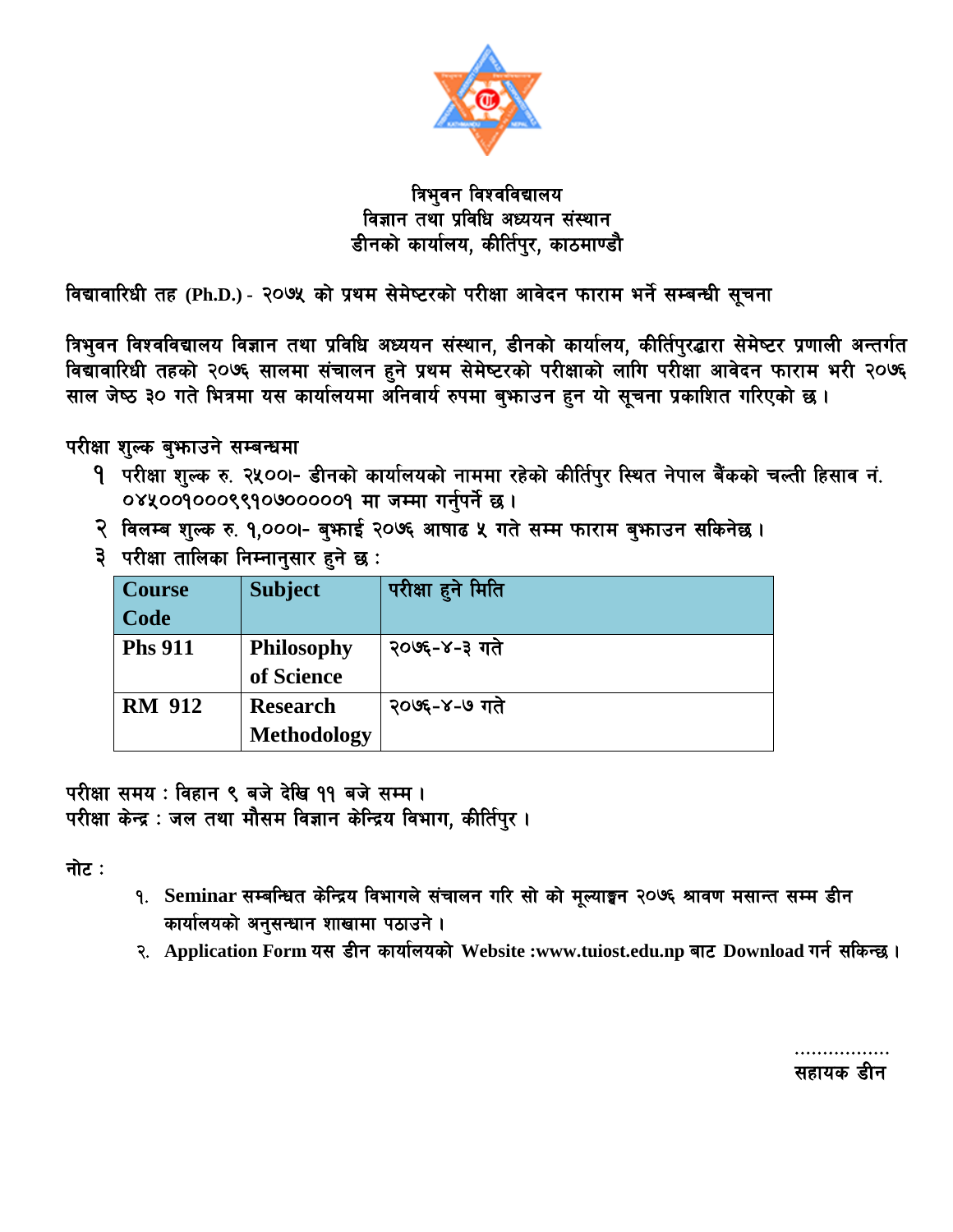|                                              | <b>INSTITUTE OF SCIENCE AND TECHNOLOGY</b><br>Photo<br>Application form for the  of 207(20) |                            |
|----------------------------------------------|---------------------------------------------------------------------------------------------|----------------------------|
| <b>Batch:</b>                                |                                                                                             |                            |
|                                              |                                                                                             |                            |
| <b>Exam Center:.</b>                         | Sex: Male ( ) Female ( )                                                                    |                            |
| <b>Form Serial No.:</b>                      |                                                                                             |                            |
| <b>Full Name in</b><br><b>Block Letters:</b> |                                                                                             |                            |
| T.U. Registration No.                        |                                                                                             | <b>Exam. Roll. No </b>     |
| Please Tick $(\forall)$                      | Partial (<br>Full (                                                                         | <b>Internal Assessment</b> |
| S. No.<br>Course No.                         | <b>Subject</b>                                                                              |                            |
|                                              |                                                                                             |                            |
|                                              |                                                                                             |                            |
|                                              |                                                                                             |                            |
|                                              |                                                                                             |                            |
|                                              |                                                                                             |                            |

 $\epsilon$  (परीक्षा फर्म शोधार्थी स्वयंले भरेको र भरेको विवरण अनिवार्य रुपमा साँचो हुनु पर्नेछ ।)



| <b>S.No.</b> | <b>Course No.</b> | Subject |
|--------------|-------------------|---------|
| . .          |                   |         |
| "            |                   |         |
| J.           |                   |         |
| −.           |                   |         |
| ູ            |                   |         |

**\_\_\_\_\_\_\_\_\_\_\_\_\_\_ \_\_\_\_\_\_\_\_\_\_\_\_\_\_**

zf]wfyL{sf] k'/f b:tvt **Asst. Dean**

नोटः शोधार्थीको दस्तखत हाजिरीअनुसार नमिलेमा परीक्षाफल प्रकाशन गर्न कार्यालय बाध्य हुनेछैन ।